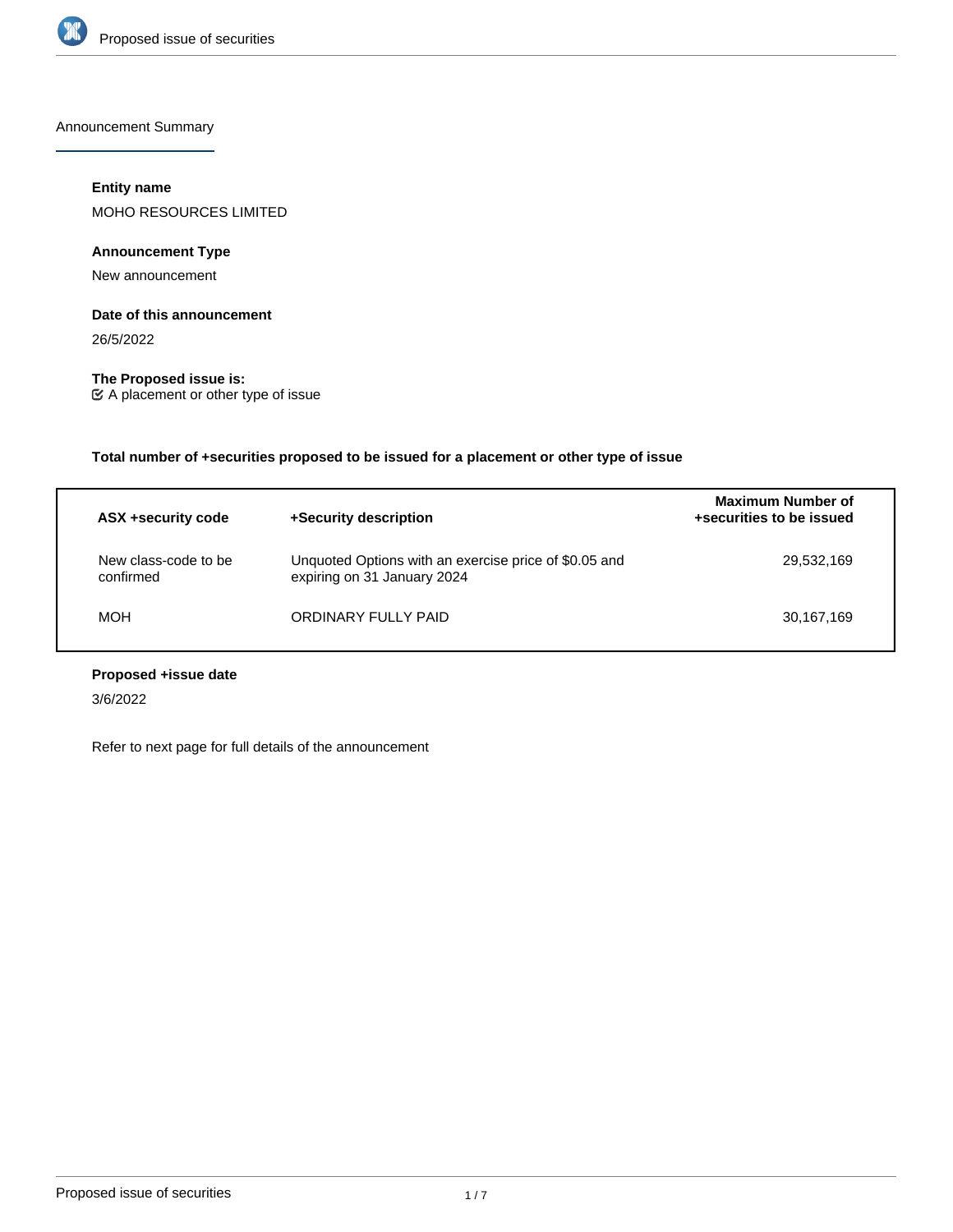

## Part 1 - Entity and announcement details

# **1.1 Name of +Entity**

MOHO RESOURCES LIMITED

We (the entity named above) give ASX the following information about a proposed issue of +securities and, if ASX agrees to +quote any of the +securities (including any rights) on a +deferred settlement basis, we agree to the matters set out in Appendix 3B of the ASX Listing Rules.

If the +securities are being offered under a +disclosure document or +PDS and are intended to be quoted on ASX, we also apply for quotation of all of the +securities that may be issued under the +disclosure document or +PDS on the terms set out in Appendix 2A of the ASX Listing Rules (on the understanding that once the final number of +securities issued under the +disclosure document or +PDS is known, in accordance with Listing Rule 3.10.3C, we will complete and lodge with ASX an Appendix 2A online form notifying ASX of their issue and applying for their quotation).

**1.2 Registered Number Type**

**Registration Number**

156217971

**1.3 ASX issuer code**

MOH

**ACN** 

**1.4 The announcement is**

New announcement

# **1.5 Date of this announcement**

26/5/2022

**1.6 The Proposed issue is:**

 $\mathfrak{C}$  A placement or other type of issue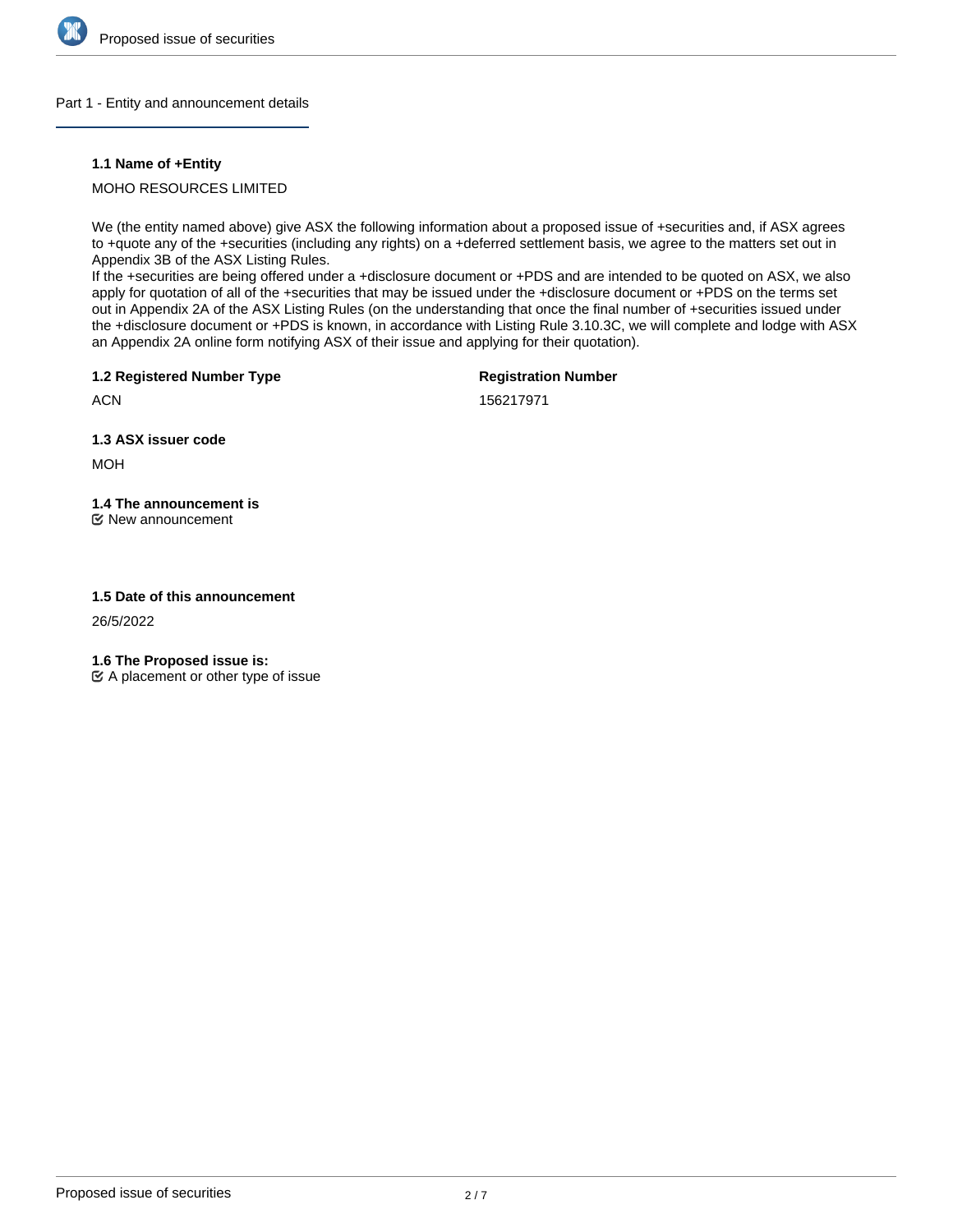

Part 7 - Details of proposed placement or other issue

Part 7A - Conditions

**7A.1 Do any external approvals need to be obtained or other conditions satisfied before the placement or other type of issue can proceed on an unconditional basis?** Yes

7A.1a Conditions

| <b>Approval/Condition</b> | Date for determination | Is the date estimated or | ** Approval             |
|---------------------------|------------------------|--------------------------|-------------------------|
| +Security holder approval | 15/7/2022              | actual?                  | received/condition met? |
|                           |                        | <b></b> Estimated        | No                      |

#### **Comments**

Placement shares to be issued using existing placement capacity, Lead Manager shares and free attaching options require shareholder approval

Part 7B - Issue details

**Is the proposed security a 'New class' (+securities in a class that is not yet quoted or recorded by ASX) or an 'Existing class' (additional securities in a class that is already quoted or recorded by ASX)?** Existing class

**Will the proposed issue of this +security include an offer of attaching +securities?** Yes

Details of +securities proposed to be issued

**ASX +security code and description**

MOH : ORDINARY FULLY PAID

## **Number of +securities proposed to be issued**

29,532,169

#### **Offer price details**

**Are the +securities proposed to be issued being issued for a cash consideration?** Yes

**In what currency is the cash consideration being paid?**

**What is the issue price per**

**+security?**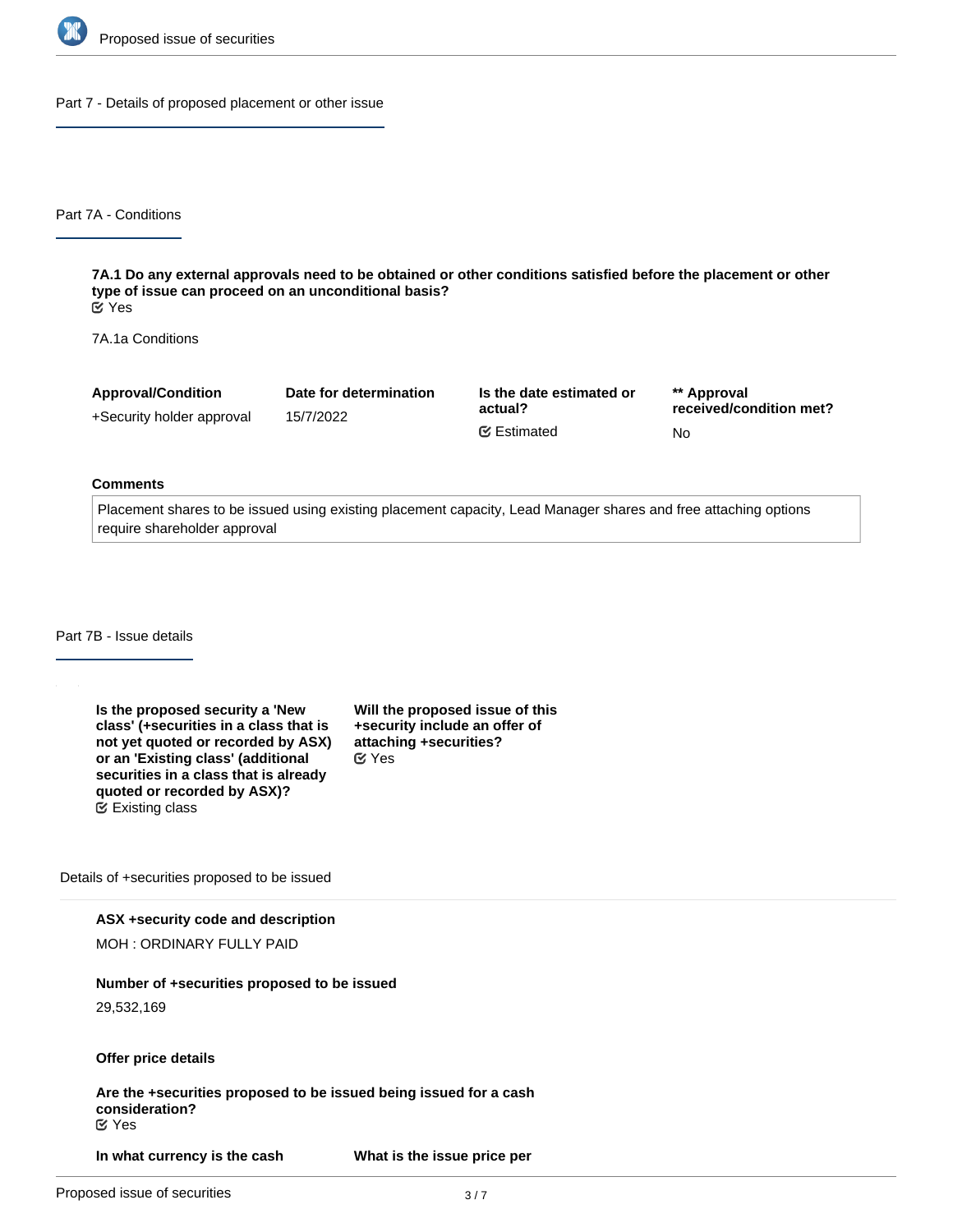

| consideration being paid? |  |  |
|---------------------------|--|--|
|---------------------------|--|--|

AUD - Australian Dollar

**Will these +securities rank equally in all respects from their issue date with the existing issued +securities in that class?** Yes

**+security?** AUD 0.03300

## Attaching +Security

**Is the proposed attaching security a 'New class' (+securities in a class that is not yet quoted or recorded by ASX) or an 'Existing class' (additional +securities in a class that is already quoted or recorded by ASX)?** New class

Attaching +Security - New class (+securities in a class that is not yet quoted or recorded by ASX)

# **Details of attaching +securities proposed to be issued**

**ISIN Code (if Issuer is a foreign company and +securities are non CDIs)**

| of the proposed +securities are appropriate and<br>equitable under listing rule 6.1?<br><b>@</b> No | Have you received confirmation from ASX that the terms Will the entity be seeking quotation of the 'new' class of<br>+securities on ASX?<br>©⁄ No |
|-----------------------------------------------------------------------------------------------------|---------------------------------------------------------------------------------------------------------------------------------------------------|
| ASX +security code                                                                                  | +Security description                                                                                                                             |
| New class-code to be confirmed                                                                      | Unquoted Options with an exercise price of \$0.05 and<br>expiring on 31 January 2024                                                              |

#### **+Security type**

**Options** 

**Number of +securities proposed to be issued**

29,532,169

#### **Offer price details**

**Are the +securities proposed to be issued being issued for a cash consideration?** No

# **Please describe the consideration being provided for the +securities**

Free attaching options

**Please provide an estimate of the AUD equivalent of the consideration being provided for the +securities**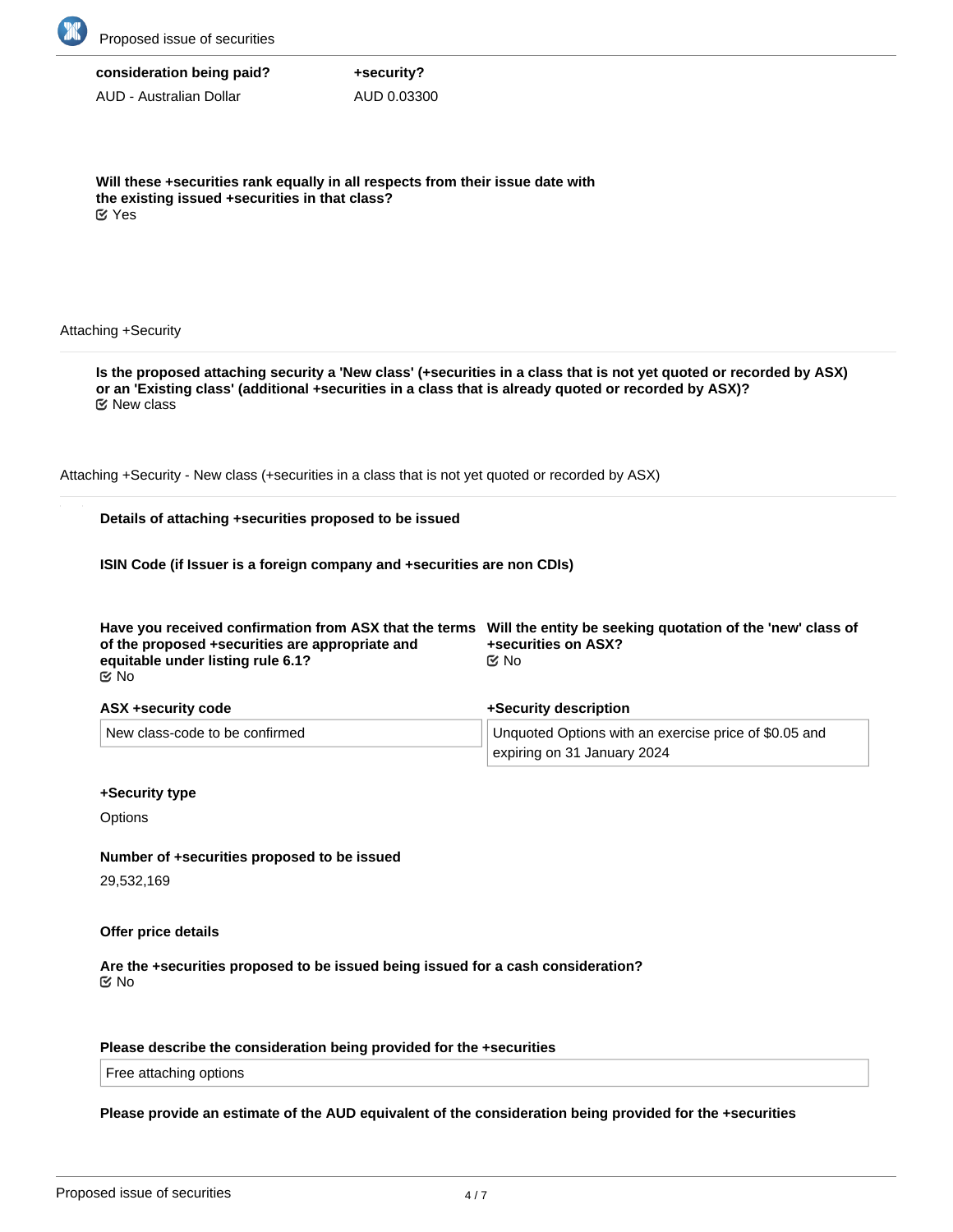

**Will all the +securities issued in this class rank equally in all respects from their issue date?** Yes

Options details

**+Security currency** AUD - Australian Dollar

**Exercise price** AUD 0.0500

**Expiry date** 31/1/2024

**Details of the type of +security that will be issued if the option is exercised** MOH : ORDINARY FULLY PAID

**Number of securities that will be issued if the option is exercised**

One fully paid ordinary share (ASX:MOH)

**Please provide a URL link for a document lodged with ASX setting out the material terms of the +securities proposed to be issued or provide the information by separate announcement.**

**Is the proposed security a 'New class' (+securities in a class that is not yet quoted or recorded by ASX) or an 'Existing class' (additional securities in a class that is already quoted or recorded by ASX)?**  $E$  Existing class

**Will the proposed issue of this +security include an offer of attaching +securities?** No

Details of +securities proposed to be issued

**ASX +security code and description**

MOH : ORDINARY FULLY PAID

## **Number of +securities proposed to be issued**

635,000

**Offer price details**

**Are the +securities proposed to be issued being issued for a cash consideration? EX No**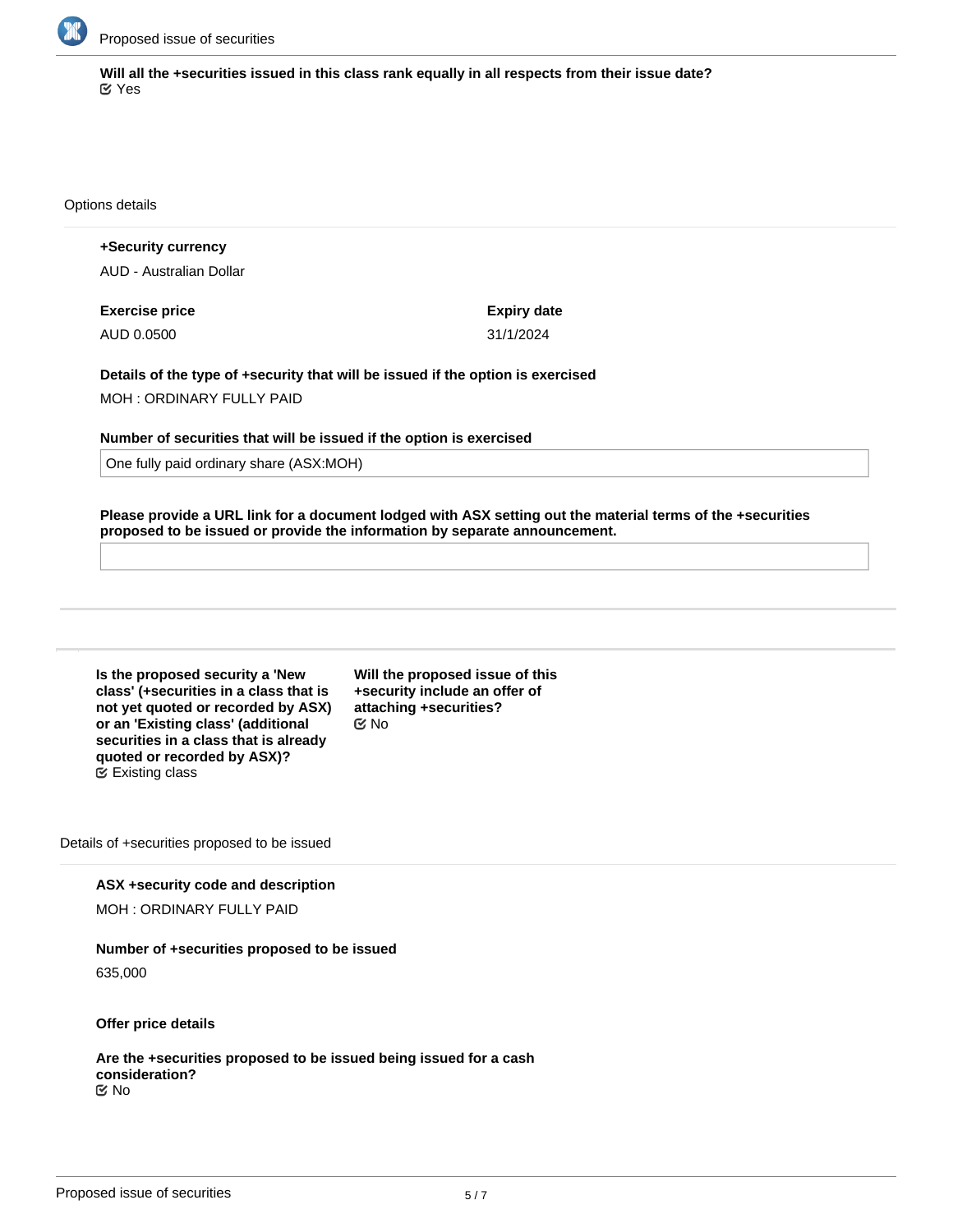

## **Please describe the consideration being provided for the +securities**

Lead Manager services to the placement

# **Please provide an estimate of the AUD equivalent of the consideration being provided for the +securities**

20,955.000000

**Will these +securities rank equally in all respects from their issue date with the existing issued +securities in that class? EX** Yes

Part 7C - Timetable

**7C.1 Proposed +issue date** 3/6/2022

Part 7D - Listing Rule requirements

**7D.1 Has the entity obtained, or is it obtaining, +security holder approval for the entire issue under listing rule 7.1?** No

**7D.1b Are any of the +securities proposed to be issued without +security holder approval using the entity's 15% placement capacity under listing rule 7.1?** Yes

**7D.1b ( i ) How many +securities are proposed to be issued without security holder approval using the entity's 15% placement capacity under listing rule 7.1?**

16,519,300 shares

**7D.1c Are any of the +securities proposed to be issued without +security holder approval using the entity's additional 10% placement capacity under listing rule 7.1A (if applicable)?** Yes

**7D.1c ( i ) How many +securities are proposed to be issued without +security holder approval using the entity's additional 10% placement capacity under listing rule 7.1A?**

13,012,869 shares

**7D.1c ( ii ) Please explain why the entity has chosen to do a placement rather than a +pro rata issue or an offer under a +security purchase plan in which existing ordinary +security holders would have been eligible to participate**

Most efficient method of raising funds at this time

**7D.2 Is a party referred to in listing rule 10.11 participating in the proposed issue?** No

**7D.4 Will any of the +securities to be issued be subject to +voluntary escrow?**

**7D.3 Will any of the +securities to be issued be +restricted securities for the purposes of the listing rules?** No